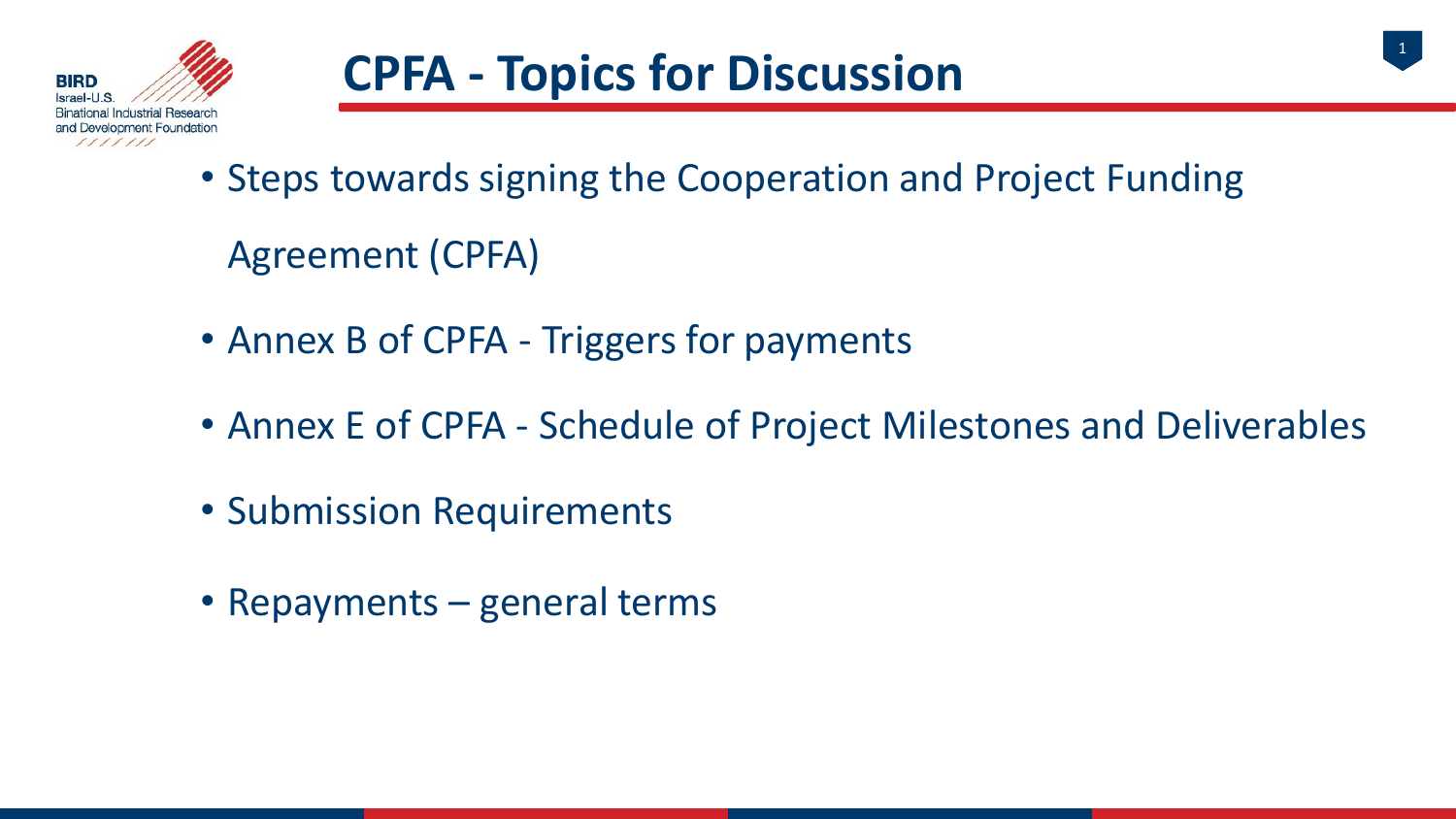

- **Adjust budgets**  Should equal twice the approved grant, same as original ratio
- **Adjust program plan** (Gantt) Reflect project start date ("Effective Date")
- **Missing additional details**  as instructed in the letter
- **Company to Company agreement**  a draft for BIRD to review prior to signing
- **Financial Status Analysis**  private companies only, provide substantiating material **CPFA is sent to the companies for signature, BIRD is last to sign BIRD executes first grant payment to each company**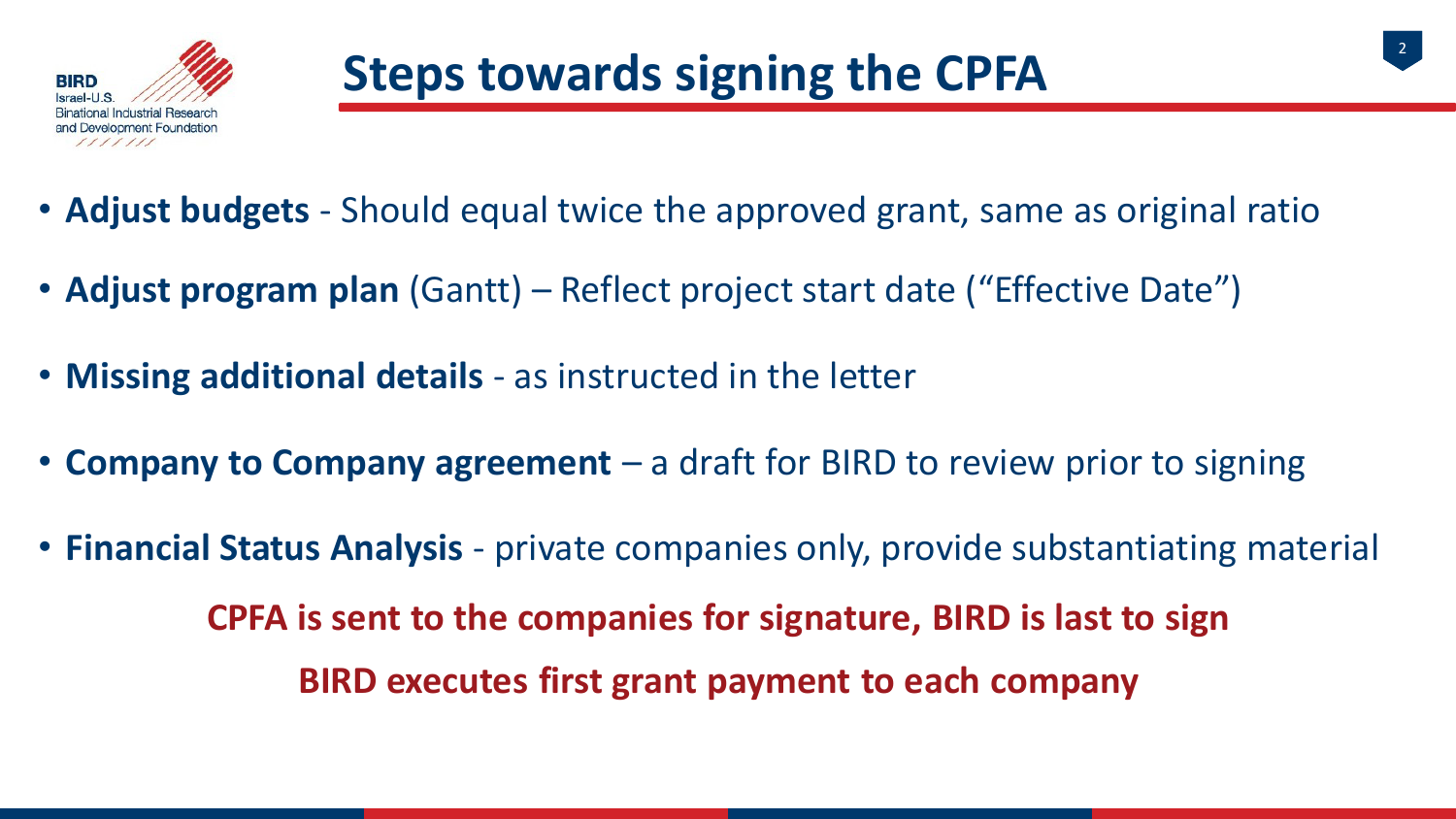

## • **"Effective Date" (section P)**

"The effective date of this Agreement shall be the 1st day of  $\hspace{1.5cm}$ , 20XX. The development work shall commence on the aforementioned date and, unless sooner terminated by the Foundation in accordance with Section. I., the Proposer undertakes to complete the development work XX months following the effective date ("**Termination of Project**")".

- **"Termination of Product Development" date** Milestone CPFA only "The Conclusion of the development of the Product pursuant to and in accordance with the Proposal, including the Product being ready for commercialization."
- **CPFA signing date**  Don't confuse this with the project "Effective Date"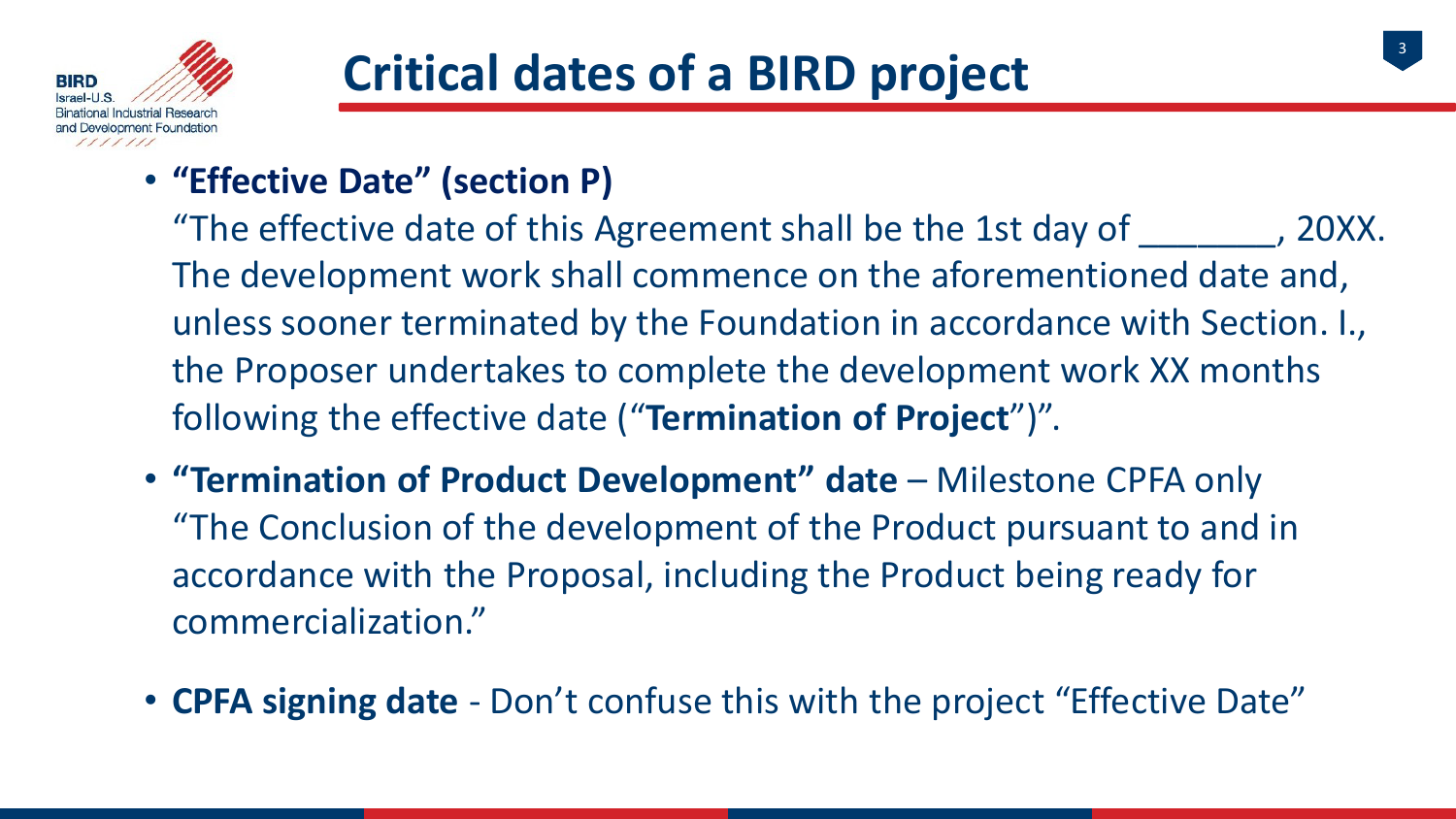

## **Annex B - Payment of Conditional Grant**



- 1. First Payment On signing Israeli Company \$\$\$ U.S. Company \$\$\$
- 2. Second Payment –

After receipt and approval of the first interim technical and fiscal reports for the first 6 month period, or after actual expenditures on the project have equaled or exceeded the required expenditure, whichever is later.

|                        | Required    | Payment |
|------------------------|-------------|---------|
|                        | Expenditure |         |
| <b>Israeli Company</b> | \$\$\$      | \$\$\$  |
| U.S. Company           | \$\$\$      | \$\$\$  |

3. Final Payment - After receipt and approval of the final technical and fiscal reports the balance due to the Proposer up to the total sum of the Conditional Grant in accordance with Section B.1.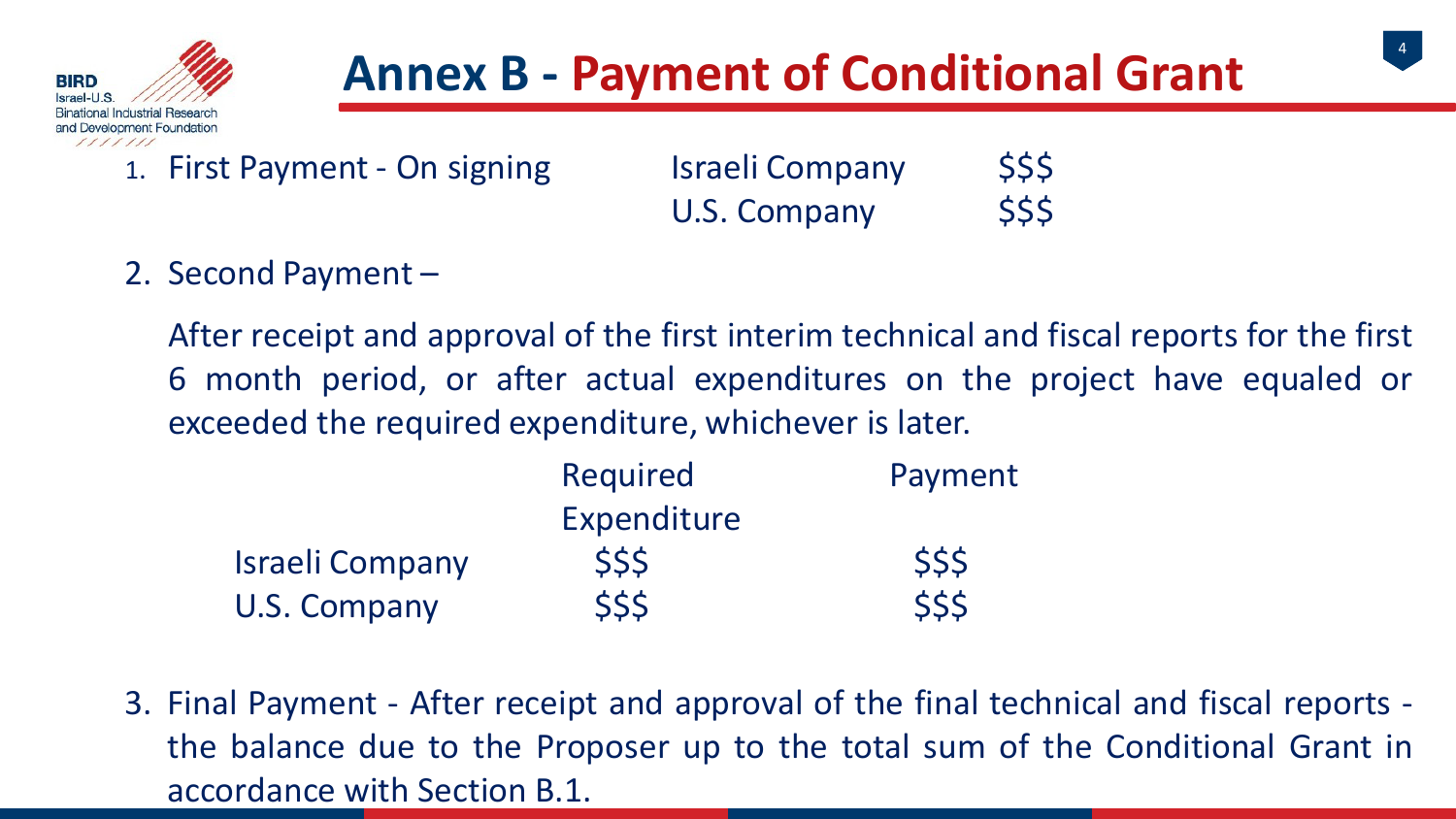



## **Schedule of Project Milestones and Deliverables**

- 1. Annex E includes a description of major milestones, how they are measured and the expected achievement date
- 2. Annex E also includes Deliverables a description of each deliverable and the expected achievement date
- 3. Annex E is in addition to the GANTT, which presents the Program Plan
- 4. The Technical Reports should address milestones achievement

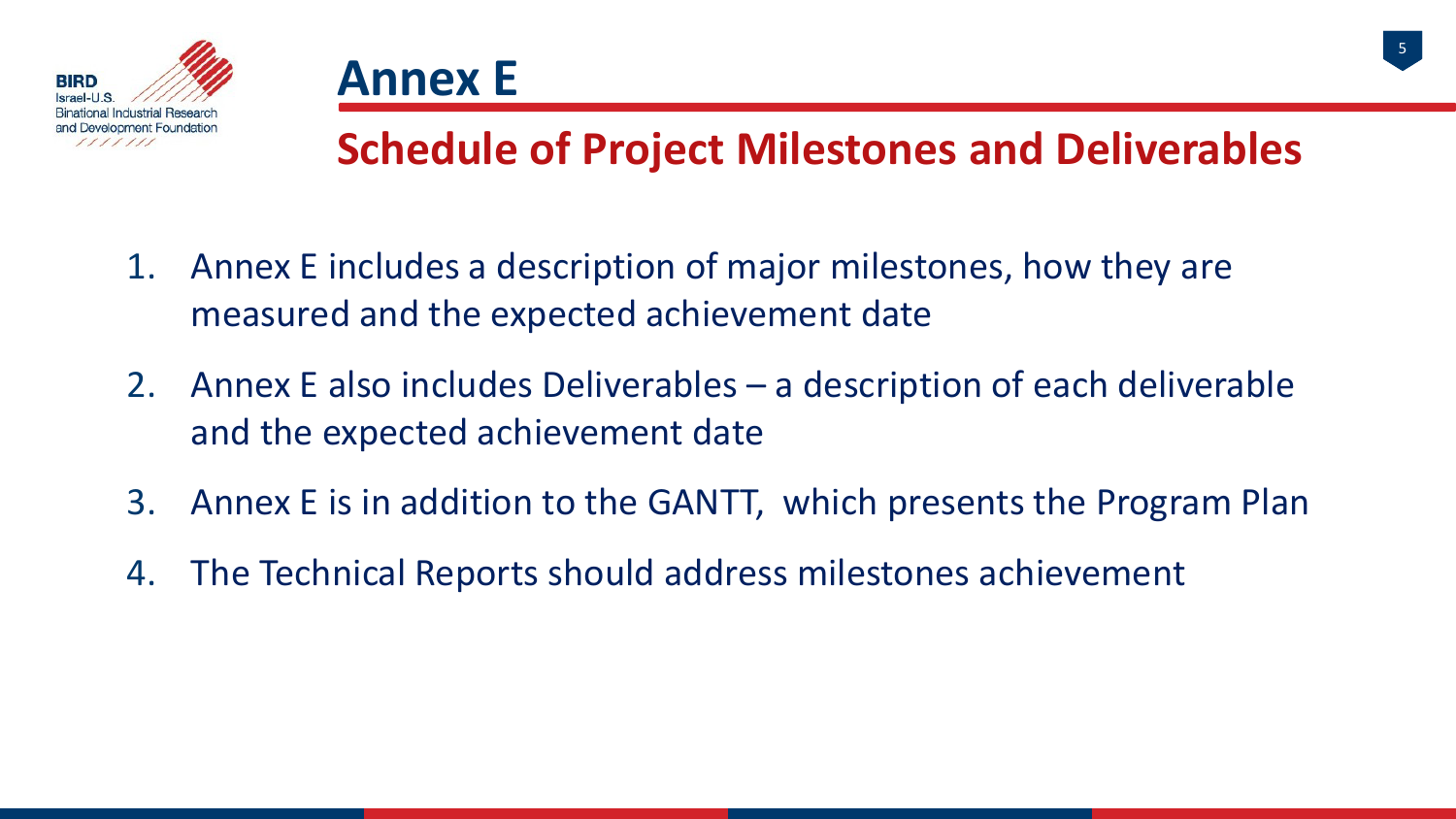

 $\bullet$  Interim set of reports – a Fiscal Report from each company and a joint Technical Report. Full set should be submitted within 30 days from end of reporting segment

6

- ◆ Final set of reports in addition, includes Technical Report Part II (a marketing report). A full set should be submitted within 60 days from end of project
- ◆ Incomplete submission (Fiscal Report without Technical Report or Fiscal Report from one company only) will delay review of the reports
- Reports should be delivered by hard copy and uploaded to BIRD's site